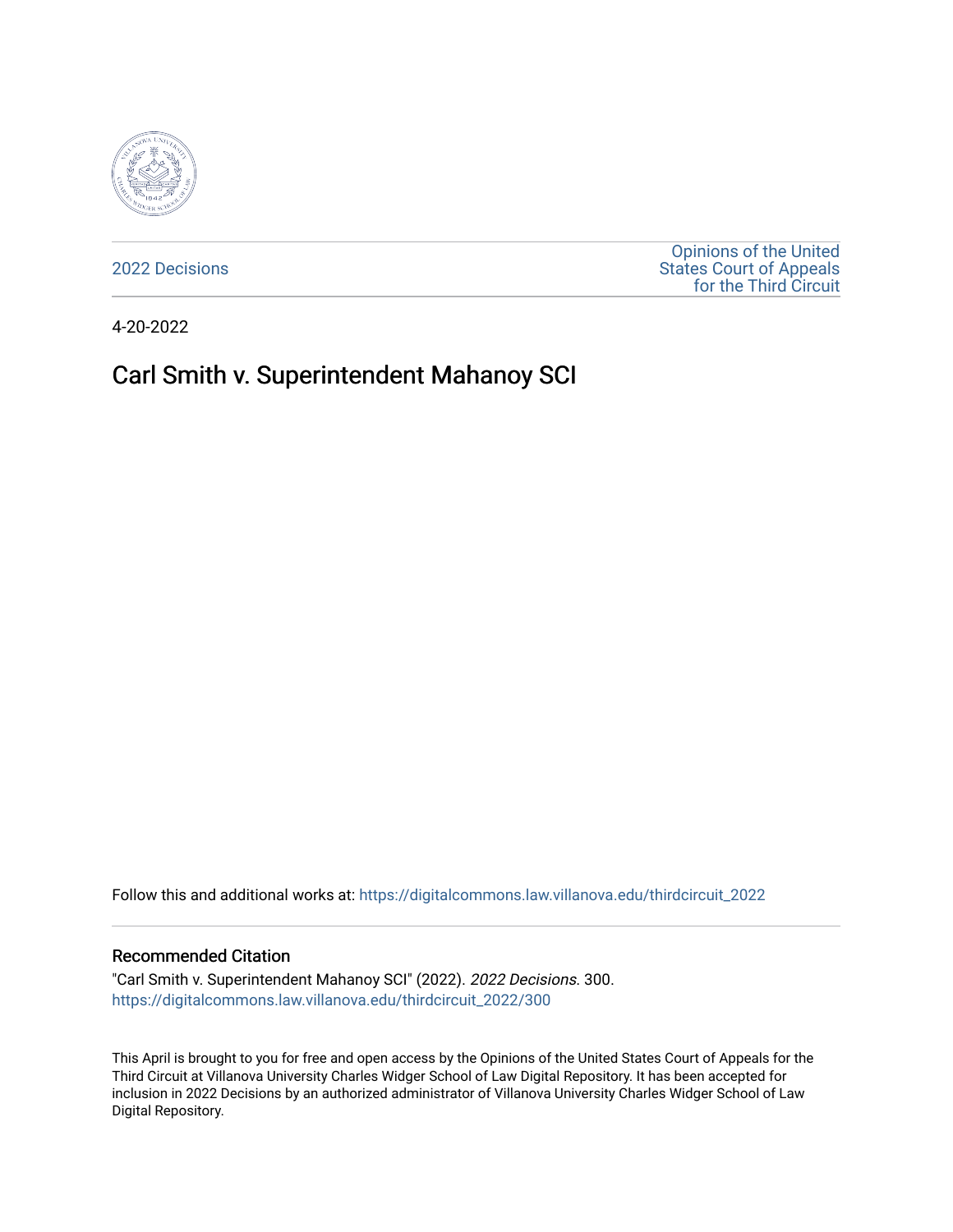## **NOT PRECEDENTIAL**

# UNITED STATES COURT OF APPEALS FOR THE THIRD CIRCUIT

\_\_\_\_\_\_\_\_\_\_\_\_\_\_

No. 20-2987 \_\_\_\_\_\_\_\_\_\_\_\_\_\_

## CARL SMITH, Appellant

v.

# SUPERINTENDENT MAHANOY SCI; ATTORNEY GENERAL PENNSYLVANIA; DISTRICT ATTORNEY PHILADELPHIA

\_\_\_\_\_\_\_\_\_\_\_\_\_\_

Appeal from the United States District Court for the Eastern District of Pennsylvania (D.C. No. 2-19-cv-03066) District Judge: Honorable Jan E. DuBois

\_\_\_\_\_\_\_\_\_\_\_\_\_\_

Submitted Under Third Circuit L.A.R. 34.1(a) April 5, 2022

\_\_\_\_\_\_\_\_\_\_\_\_\_\_

Before: CHAGARES, Chief Judge, SHWARTZ, Circuit Judge, and PRATTER, District Judge.<sup>\*</sup>

> (Filed: April 20, 2022) \_\_\_\_\_\_\_\_\_\_\_\_\_\_

> > OPINION \_\_\_\_\_\_\_\_\_\_\_\_\_\_

<sup>\*</sup> Honorable Gene E.K. Pratter, United States District Judge for the Eastern District of Pennsylvania, sitting by designation.

This disposition is not an opinion of the full Court and pursuant to I.O.P. 5.7 does not constitute binding precedent.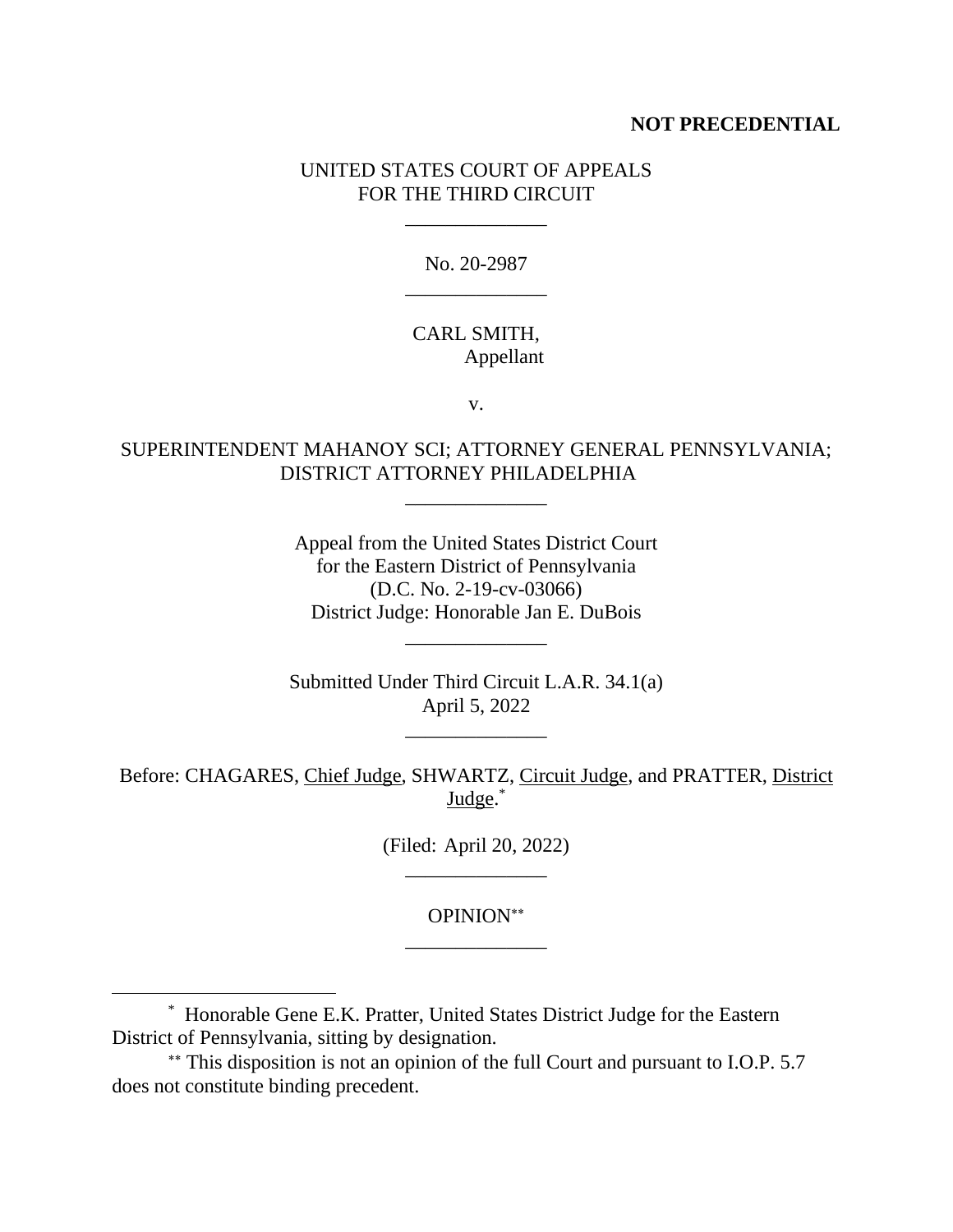#### SHWARTZ, Circuit Judge.

Carl Smith appeals the order dismissing his habeas petition under 28 U.S.C. § 2254. For the reasons that follow, we will vacate and remand for a hearing on Smith's Sixth Amendment choice of counsel claim.

> I A 1

In 2011, Smith was charged in an eight-count information with murder and weapons offenses. Smith retained private counsel ("retained counsel"), who appeared at both his preliminary hearing and arraignment. After his arraignment, the state trial court appointed counsel ("appointed counsel").

Appointed counsel appeared at pretrial conferences and obtained several continuances for further investigation. On February 1, 2012, the trial court held a scheduling conference and set Smith's trial for March 18, 2013.

 $\mathcal{L}$ 

Five months before trial, in October 2012, Smith contacted the court several times about appointed counsel's performance. On October 9, 2012, Smith sent a letter informing the court that he was "unhappy with the professionalism of [his] court appointed attorney," and believed there was "no hope" of reconciling their differences and requesting new appointed counsel. ECF No. 10 at 471.

The next day, Smith filed a motion to appoint new counsel. In the motion, Smith stated that he viewed appointed counsel as "ineffective" and reiterated that "there is no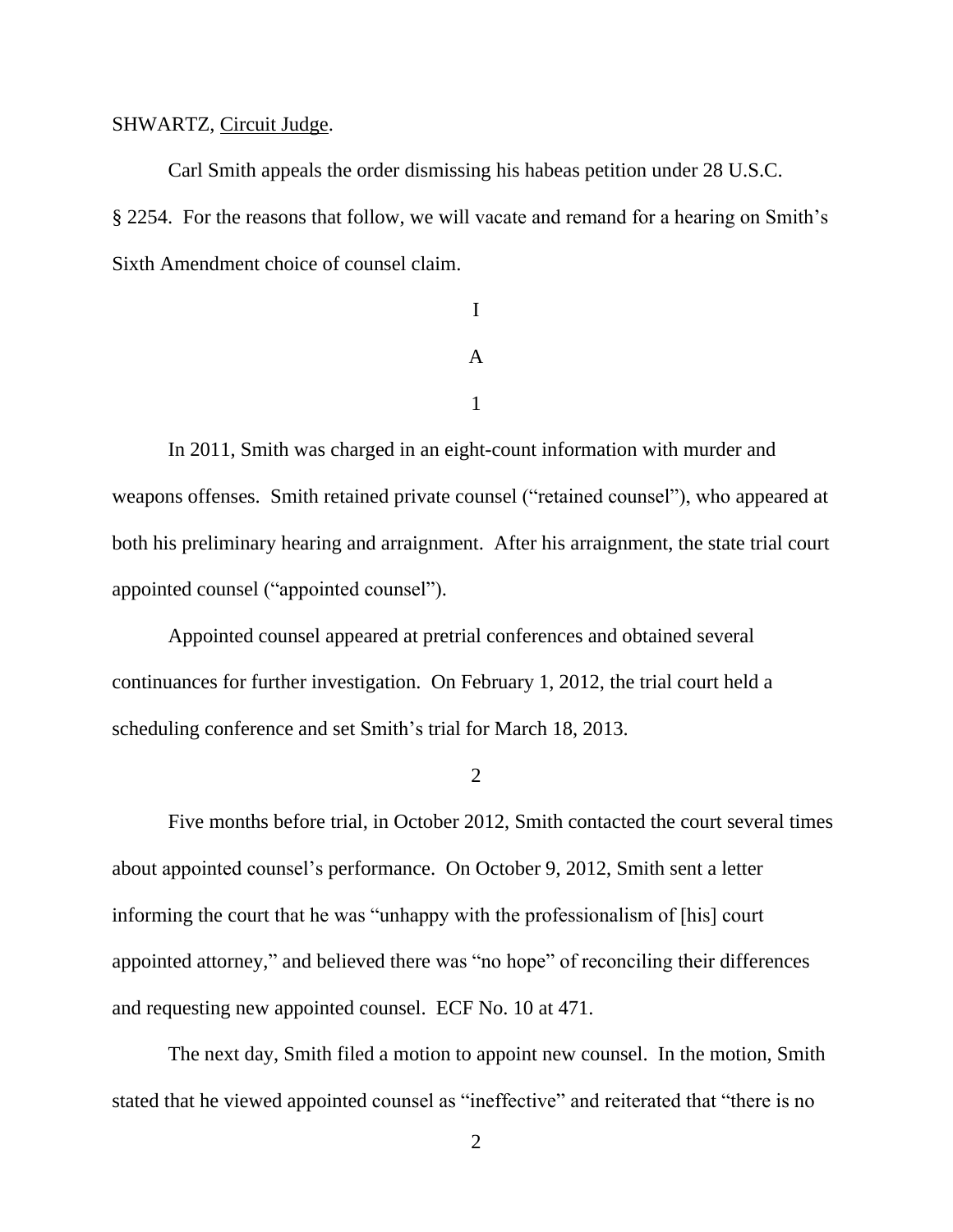hope of reconciliation." ECF No. 10 at 203. Smith also listed specific concerns about appointed counsel, including that counsel allegedly failed to (1) interview certain witnesses, (2) consider an expert witness, (3) obtain a psychiatric evaluation, and (4) meet with Smith. The record does not indicate whether the court addressed the letter or motion, beyond confirming receipt and advising Smith that the court had forwarded a copy to his appointed counsel. **1**

On October 31, 2012, Smith sent another letter to the Court, which mentioned his motion and criticized both appointed counsel and his former retained counsel. In this letter, Smith complained that retained counsel did not advise him of the benefits of a motion to quash the charges and whether he was facing a capital case.<sup>2</sup> As to appointed counsel, Smith expressed frustration that he, rather than counsel, had to petition the court to remove an erroneous designation on his docket regarding a mandatory minimum sentence. He characterized both lawyers as "negligent[ly] handling" his case. ECF No. 10 at 229.

Smith then filed pro se two motions to quash the charges and a motion to compel.

3

On January 30, 2013, Smith sent a final letter to the court, requesting transportation to his February 15, 2013 status hearing. Smith also wrote: "[i]t will also

<sup>&</sup>lt;sup>1</sup> When Smith's family raised the funds to rehire retained counsel, the court may have found it unnecessary to resolve his motion to appoint new counsel. The present record does not, however, establish whether this explains the court's approach.

<sup>&</sup>lt;sup>2</sup> In November 2012, Smith sent a letter to the prosecutor raising a similar complaint about retained counsel and requesting discovery, a bill of particulars, and the information in his case.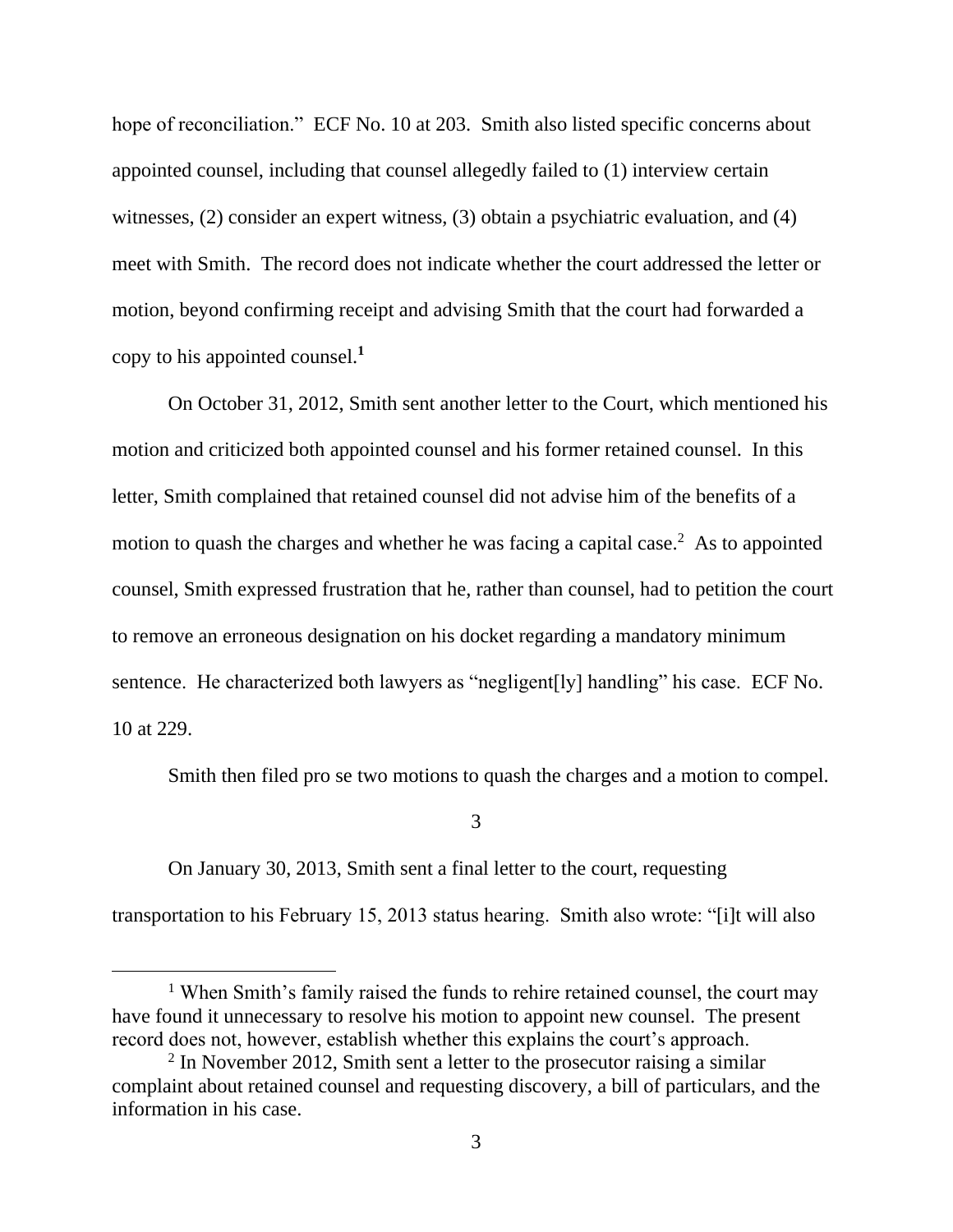give me an opportunity to meet with my court appointed [counsel], whom I have yet to meet since his appointment to my case." ECF No. 10 at 477. The status hearing was continued to February 19, 2013.

The record concerning the events of February 19, 2013 is murky. The court indicated in a later opinion that retained counsel appeared at the status hearing and advised the court that Smith had retained him again, but a transcript of the proceeding indicates that neither Smith nor retained counsel were in attendance and that the court reported hearing about retained counsel's potential entry into the case from the prosecutor.<sup>3</sup> At some point, retained counsel also informed the court that he would be unable to go forward on the scheduled March 18, 2013 trial date. In a post-trial motion, retained counsel represented that he informed the court he had obligations in a federal criminal matter and that the Commonwealth had no objection to adjourning the trial. In the same motion, retained counsel acknowledged that that while the court "refused to grant a continuance," it would permit him to enter his appearance so long as he would be ready to try the case on the scheduled date. Retained counsel did not enter an appearance.

4

On the first day of trial, both appointed and retained counsel appeared. The court engaged in the following exchange with counsel:

**The Court:** You're ready?

<sup>&</sup>lt;sup>3</sup> The Commonwealth says that the transcript suggests that an off-the-record meeting occurred between the court, the prosecutor, and retained counsel.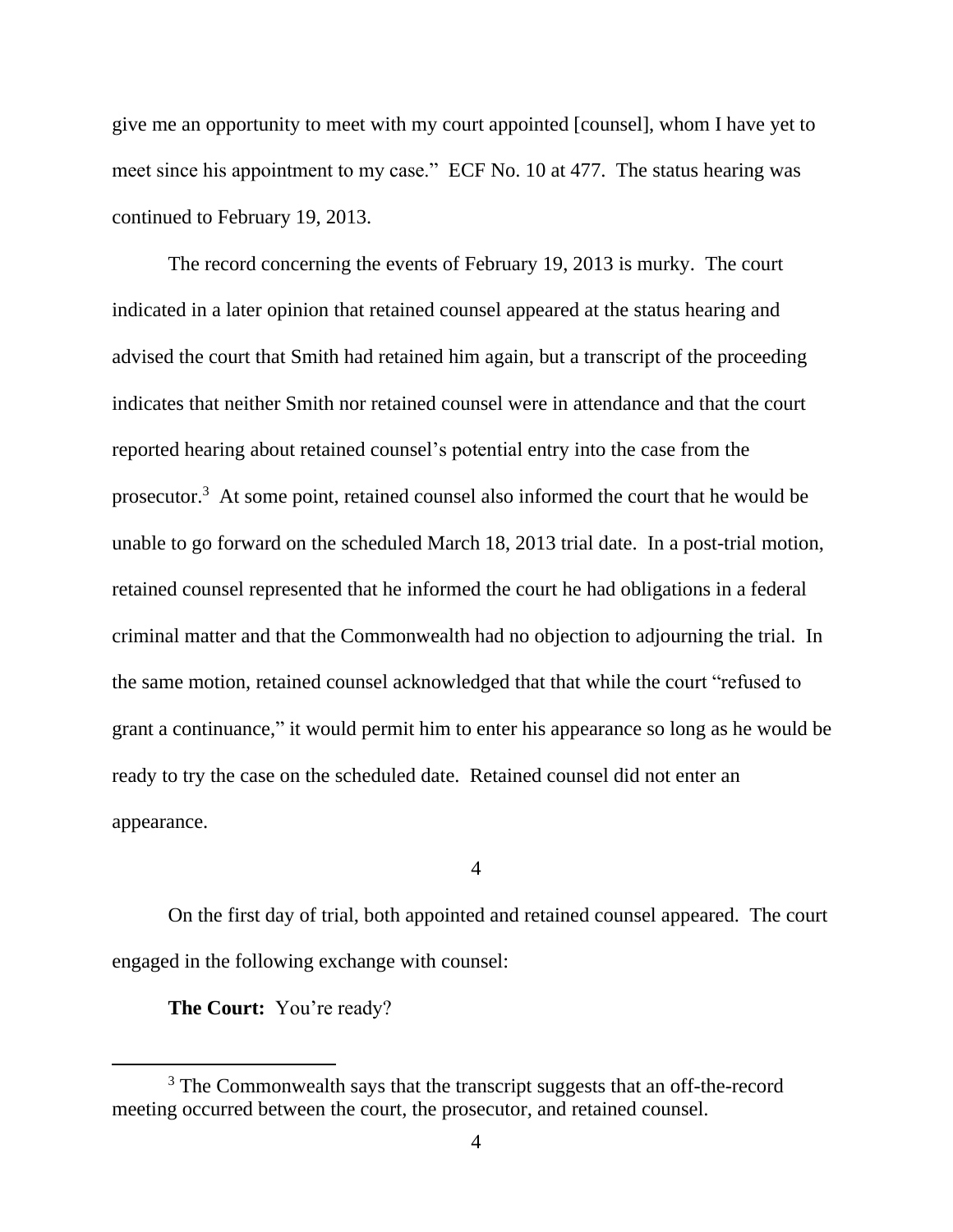**[Appointed counsel]:** Judge, I'm somewhat ready. To be totally honest with the Court, I've spoken to my client this morning and he still would like to have counsel replaced. The added factors —

**The Court:** Somebody can come in today? The case is ready today. The court officer is now getting the jury. So I don't have any problem, as I explained to [retained counsel] when he first raised this issue a month or so ago, if [retained counsel] is ready and Smith wants to be represented by [retained counsel], fine. Are you ready, [retained counsel]? **[Retained counsel]:** Judge, as I told the Court before— **The Court:** Fine enough. Then the answer is no. **[Retained counsel]:** —I'm not ready. **The Court:** Okay. **[Retained counsel]:** Okay. May I be excused? **The Court:** Yes, Sir.

ECF No. 10 at 480. Appointed counsel represented Smith during the three-day jury trial. The jury found Smith guilty of murder, two firearms offenses, and possessing an instrument of crime. After a brief recess, the court sentenced Smith. Smith addressed the court and stated: "I am a little upset. You know, the fact of the matter is that I did try to hire an attorney that I was comfortable with. For some reason, I wasn't able to get that attorney. [Appointed counsel] didn't do a good job, [and] I don't think it was the best of his ability." ECF No. 10 at 883. The court sentenced Smith to the mandatory sentence of life in prison.

5

After the trial, retained counsel entered his appearance on Smith's behalf and filed post-trial motions. Retained counsel argued, in relevant part, that the trial court erred by failing to allow Smith to be represented by the lawyer of his choosing. The motion was denied. On appeal, Smith filed a motion to remand for an evidentiary hearing on his request for a continuance to allow him to have counsel of choice. The Superior Court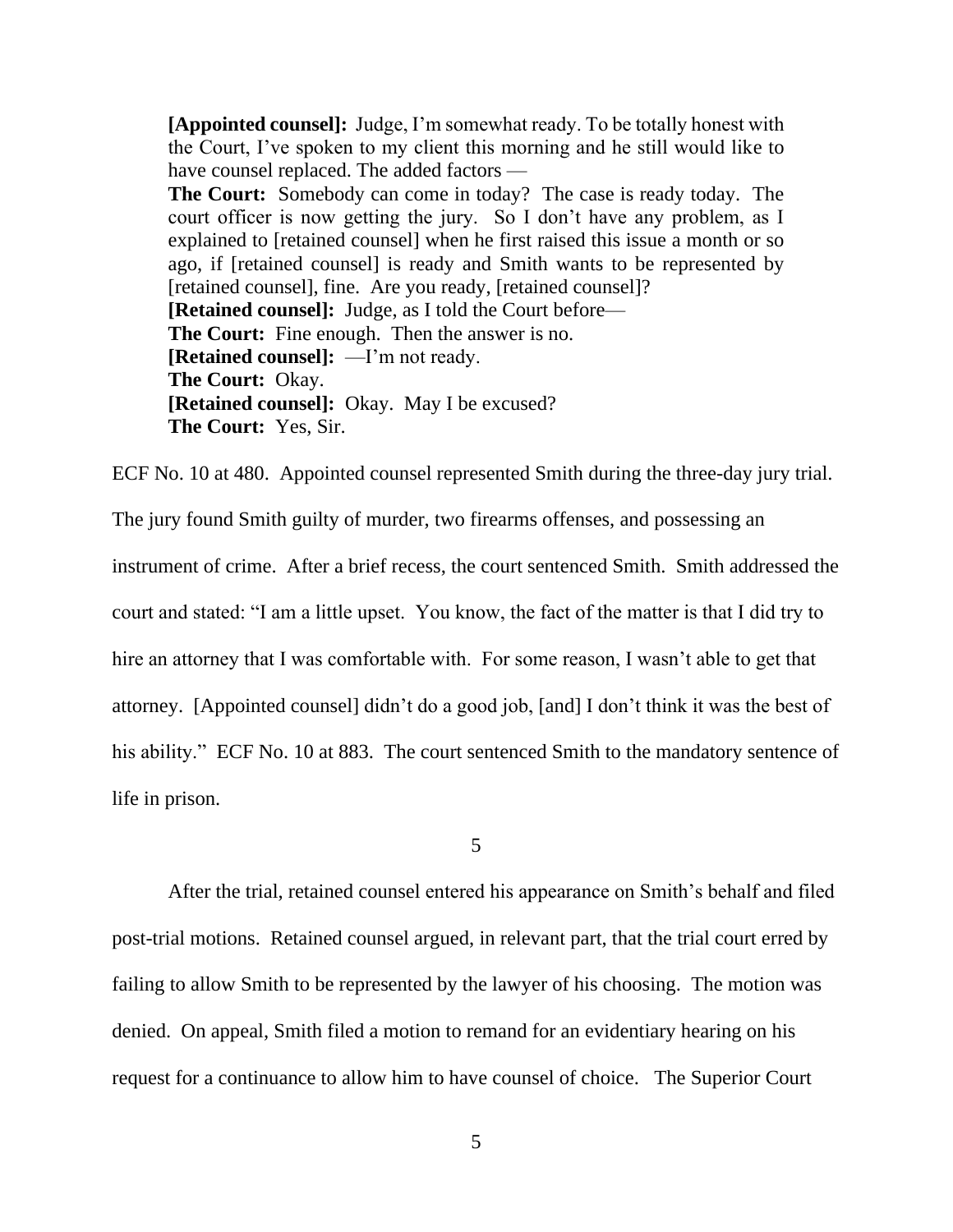denied the motion to remand without prejudice and subsequently affirmed Smith's judgment, concluding that the record supported the trial court's decision to deny the continuance. The Supreme Court of Pennsylvania declined review.

B

Smith filed a pro se petition in state court under the Post Conviction Relief Act ("PCRA"), 42 Pa.C.S.A. § 9541 et seq., challenging his convictions on numerous grounds, though he did not reassert his choice-of-counsel claim. Smith then filed a habeas petition under 28 U.S.C. § 2254, reasserting his choice-of-counsel argument among others. The Magistrate Judge recommended that Smith's petition be denied without an evidentiary hearing. Smith v. DelBalso, No. 19-cv-3066, 2020 WL 5261016, at \*17 (E.D. Pa. Mar. 4, 2020). As to Smith's choice-of-counsel claim, the Magistrate Judge concluded that the Superior Court did not unreasonably apply federal law when holding there was no abuse of discretion in denying the continuance. Id. at  $*10-11$ . The District Court overruled Smith's objections to the Magistrate Judge's findings and recommendations and adopted them. Smith v. DelBalso, No. 19-3066, 2020 WL 5258437, at \*1-2 (E.D. Pa. Sept. 3, 2020). Smith sought a certificate of appealability, which we granted to address whether the state trial court violated his Sixth Amendment rights when it denied his request for a continuance and prevented him from proceeding to trial with his counsel of choice. 4

<sup>&</sup>lt;sup>4</sup> We also granted a certificate of appealability on Smith's related due process claim, but he presented no due process arguments. A certificate of appealability was not sought concerning Smith's request for an evidentiary hearing, but we may sua sponte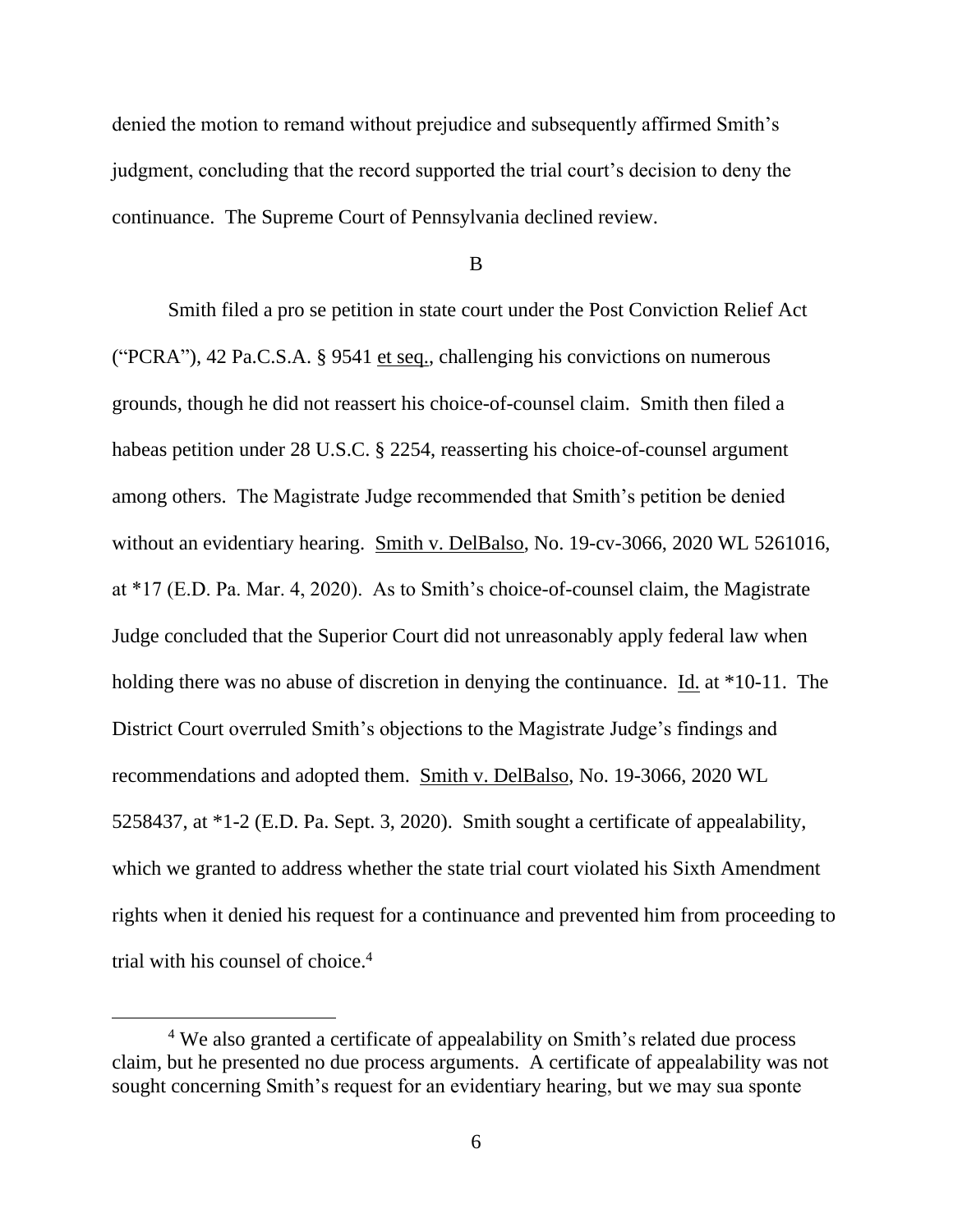$\Pi^5$ 

A

When a district court dismisses a habeas petition without an evidentiary hearing, our review of its order is plenary. Simmons v. Beard, 590 F.3d 223, 231 (3d Cir. 2009). Because the state court adjudicated Smith's claim on the merits, we apply the same standard of review as the District Court. Blystone v. Horn, 664 F.3d 397, 416-17 (3d Cir. 2011). This typically means that we examine whether the state court's adjudication was contrary to or involved an unreasonable application of clearly established federal law as determined by the Supreme Court. 28 U.S.C. § 2254(d)(1).

### B

The Sixth Amendment provides criminal defendants the right to counsel of choice. United States v. Gonzalez-Lopez, 548 U.S. 140, 146 (2006); Powell v. Alabama, 287 U.S. 45, 53 (1932). Because an erroneous deprivation of counsel of choice is a structural error not subject to harmless-error review, a defendant need not demonstrate prejudice resulting from the deprivation. Gonzalez-Lopez, 548 U.S. at 146-47, 150.

The right to counsel of choice, however, is not without limits. For example, a defendant cannot invoke this right to demand a particular lawyer he cannot afford or who declines to represent him. Wheat v. United States, 486 U.S. 153, 159 (1988). A trial court also possesses "wide latitude in balancing the right to counsel of choice against the

expand the certificate of appealability if the circumstances of a particular case so require. 3d Cir. L.A.R. 22.1(b); Villot v. Varner, 373 F.3d 327, 337 n.13 (3d Cir. 2004).

<sup>5</sup> The District Court had jurisdiction under 28 U.S.C. §§ 2241 and 2254. This Court has jurisdiction under 28 U.S.C. §§ 1291 and 2253(a).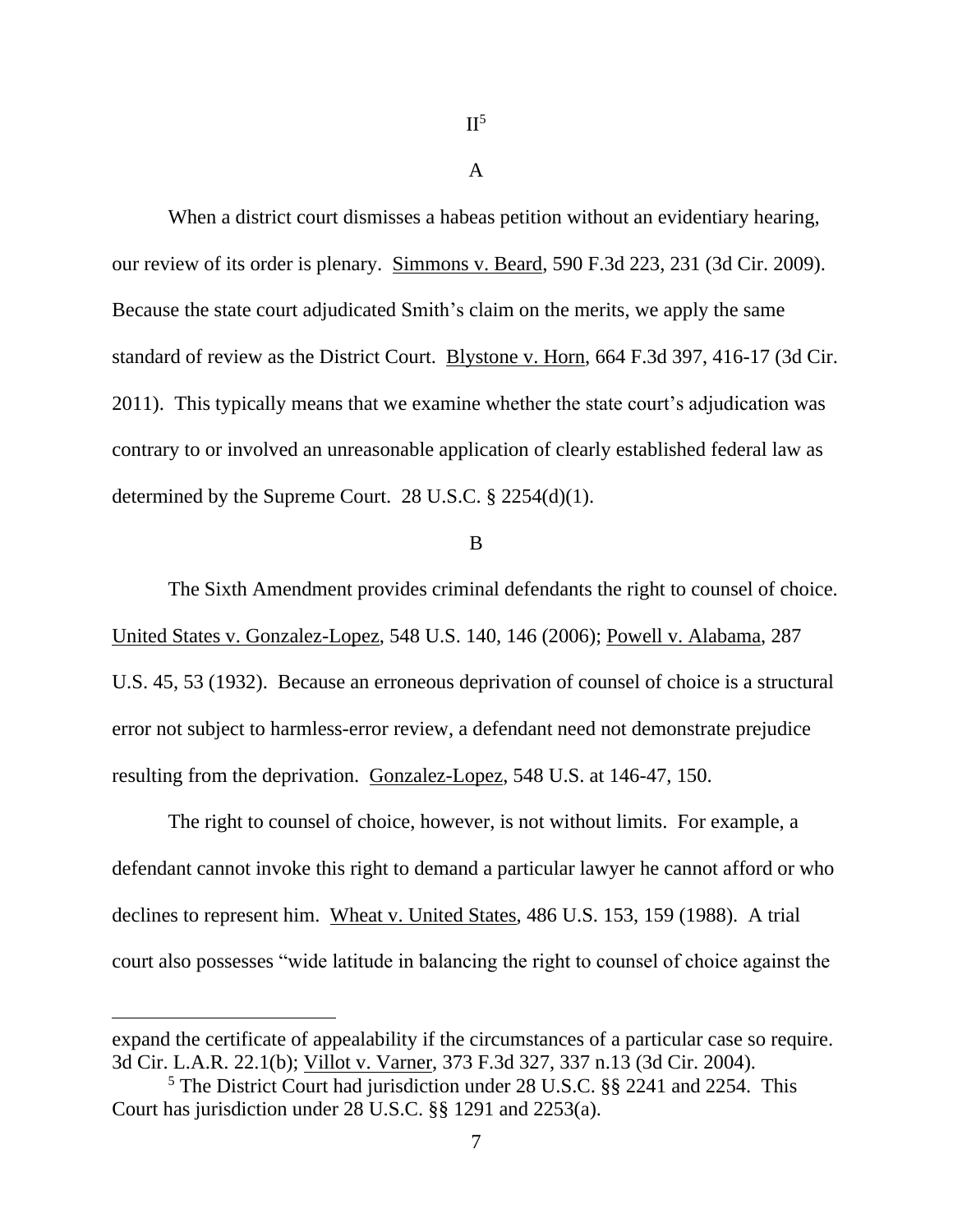needs of fairness and against the demands of its calendar." Gonzalez-Lopez, 548 U.S. at 152 (citations omitted). Although the Supreme Court has not precisely delineated how courts should approach "scheduling and other decisions that effectively exclude a defendant's first choice of counsel," it is clear that the arbitrary denial of a continuance to allow such counsel violates the Sixth Amendment. Id. at 152.

As the Supreme Court observed in Martel v. Clair, "courts cannot properly resolve substitution motions without probing why a defendant wants a new lawyer." 565 U.S. 648, 664 (2012). While a hearing is not required in all cases, "[i]n the mine run of circumstances," a defendant's request for substitution premised upon dissatisfaction with counsel typically "require[s] the court to make further inquiry before ruling on [a] motion for a new attorney." Id. at 665.<sup>6</sup> The Martel Court explained that an "on-the-record

<sup>&</sup>lt;sup>6</sup> Martel teaches at least two things. First, courts should apply an "interest of justice" standard for motions to replace counsel under 18 U.S.C. § 3559, and consider factors, such as "the timeliness of the motion; the adequacy of the district court's inquiry into the defendant's complaint; and the asserted cause for that complaint, including the extent of the conflict or breakdown in communication between lawyer and client (and the client's own responsibility, if any, for that conflict)." Martel, 565 U.S. at 663. The factors discussed in Martel were derived from noncapital cases and thus may be considered outside of the § 3559 context. Id. at 663. Second, for motions to substitute counsel in general, "courts cannot properly resolve substitution motions without probing why a defendant wants a new lawyer," though this will not always require a hearing. Id. at 664; see also United States v. Velazquez, 855 F.3d 1021, 1034 (9th Cir. 2017) (observing that frequently, a court cannot properly resolve a substitution motion without probing why a new lawyer is sought, but "[f]ailure to conduct an inquiry is not necessarily an abuse of discretion if the trial court has sufficient information to resolve the motion"); United States v. Jones, 795 F.3d 791, 797 (8th Cir. 2015) (concluding no abuse of discretion in denying request without inquiry because the Defendant's motion "thoroughly explained his reasons for requesting a new lawyer, and the district court had all the information necessary to make a ruling"); but see Peterson v. Smith, 510 F. App'x 356, 366 (6th Cir. 2013) (nonprecedential) (noting that "such inquiry is not required by clearly established Supreme Court precedent").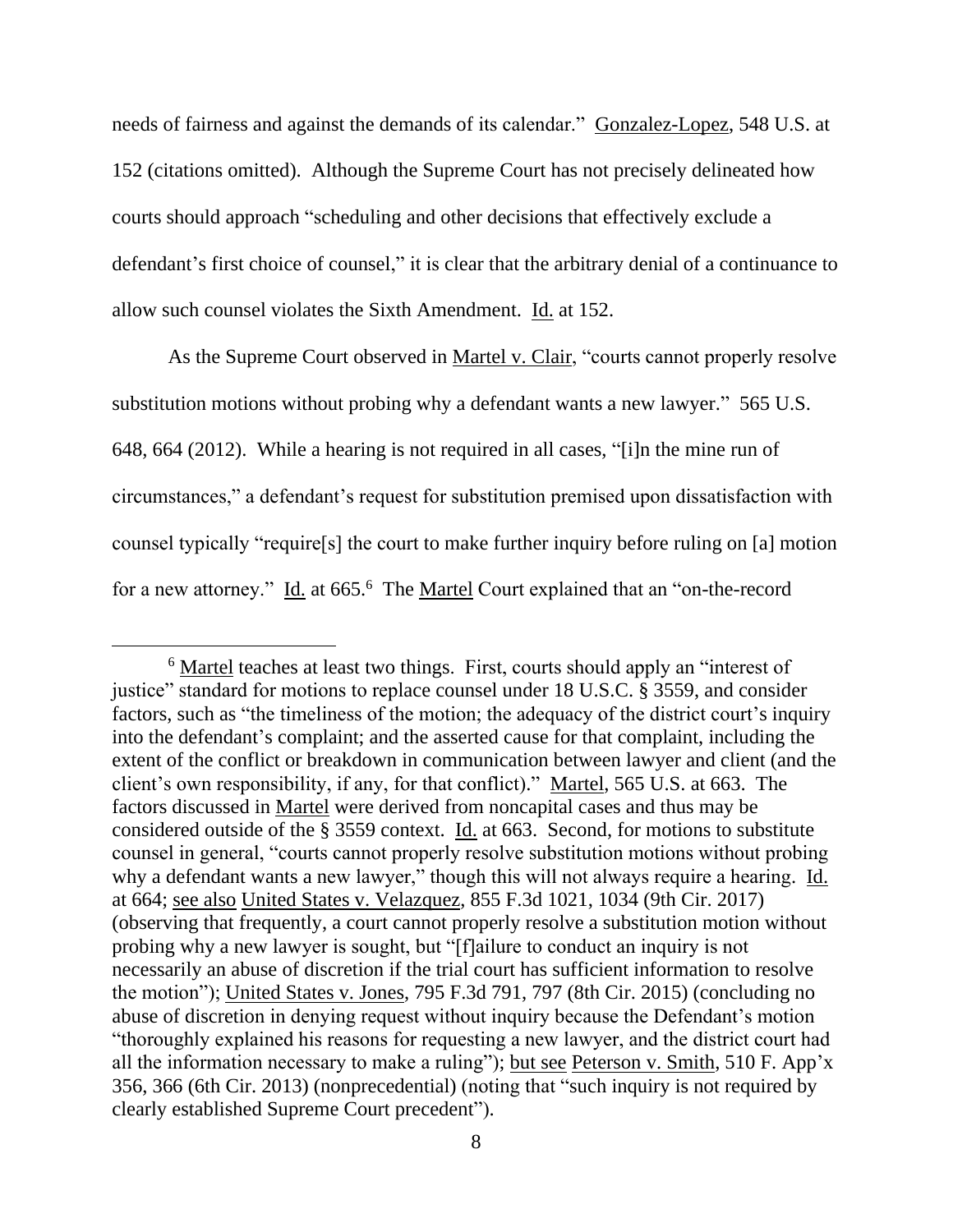inquiry into the defendant's allegations 'permits meaningful appellate review' of a trial court's exercise of discretion." Id. at 664 (quoting United States v. Taylor, 487 U.S. 326, 336-37 (1988) (alteration omitted)). Thus, where a defendant's request for substitution of counsel could warrant a continuance, the court must determine the defendant's reasons for the request to properly balance the defendant's Sixth Amendment rights against "fairness" and "the demands of its calendar." Gonzalez-Lopez, 548 U.S. at 152.

# $\overline{C}$

Based on the present record, we are unable to determine whether the court considered or probed why Smith wanted to reemploy retained counsel. Smith sent multiple letters expressing concerns about his appointed counsel. He also filed a motion to appoint new counsel. The record, however, is silent as to whether the court addressed the letters or the motion. Moreover, the transcript of the February 19, 2013 status hearing does not reveal Smith's presence or even a discussion about Smith's letters or why Smith sought to change counsel. Furthermore, the record contains contradictory information as to what happened both on and off the record in February 2013 concerning retained counsel's reappearance in the case. Compare ECF No. 39 at 4-5 (Court reporting to appointed counsel that retained counsel had made contact with ADA about possible representation of Defendant), with ECF No. 10 at 89 (Court reporting that it had direct contact with retained counsel at the February 19, 2013 status hearing, which is belied by the transcript), and ECF No. 10 at 102 (retained counsel indicating that he and ADA appeared before the Court "[a]pproximately five (5) weeks prior to trial," and retained counsel communicated that Smith had retained him but he had a scheduling conflict). It

9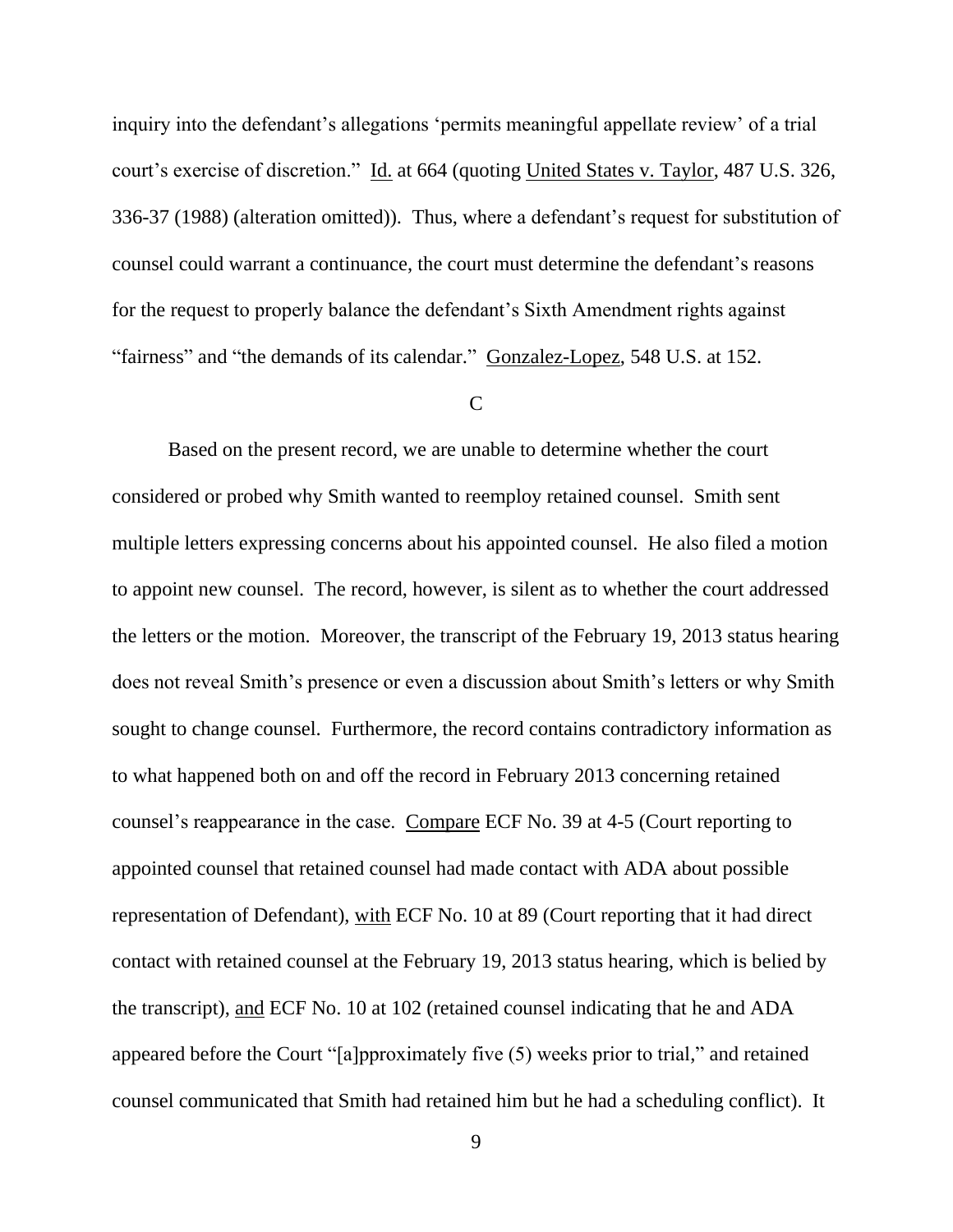is unclear when Smith (directly or through counsel) first communicated his desire to rehire retained counsel to the court and when a request for a continuance was made, if at all. Finally, the Superior Court did not have the February 19, 2013 transcript when it ruled, and we thus cannot say whether it would have impacted its decision. ECF No. 10 at 60-61 On this record, we cannot determine whether the state court's adjudication of Smith's Sixth Amendment claim, including the denial of an evidentiary hearing, resulted in a decision contrary to, or involved an unreasonable application of, clearly established federal law.

Because we lack sufficient information concerning whether the court properly balanced the Sixth Amendment right to choose counsel, and "[i]nasmuch as these questions can be decided only after an evidentiary hearing . . . and because the district court did not hold such a hearing, we shall remand the case for this purpose." United States v. Ackerman, 619 F.2d 285, 288 (3d Cir. 1980) (per curiam); but see Martel, 565 U.S. at 666 n.4 (observing that vacating denial of habeas petition was "wrong remedy," but that remand would be appropriate to decide whether substitution was appropriate).<sup>7</sup>

III

 $<sup>7</sup>$  To prevail on his habeas petition, Smith bears the burden of demonstrating that</sup> the state court's decision was "'contrary to' federal law then clearly established in the holdings of [the Supreme] Court," "'involved an unreasonable application of' such law," or "'was based on an unreasonable determination of the facts' in light of the record before the state court." Harrington v. Richter, 562 U.S. 86, 100 (2011) (quoting 28 U.S.C. § 2254(d)(1), (2)). Nothing herein constitutes a ruling concerning whether he has carried this burden.